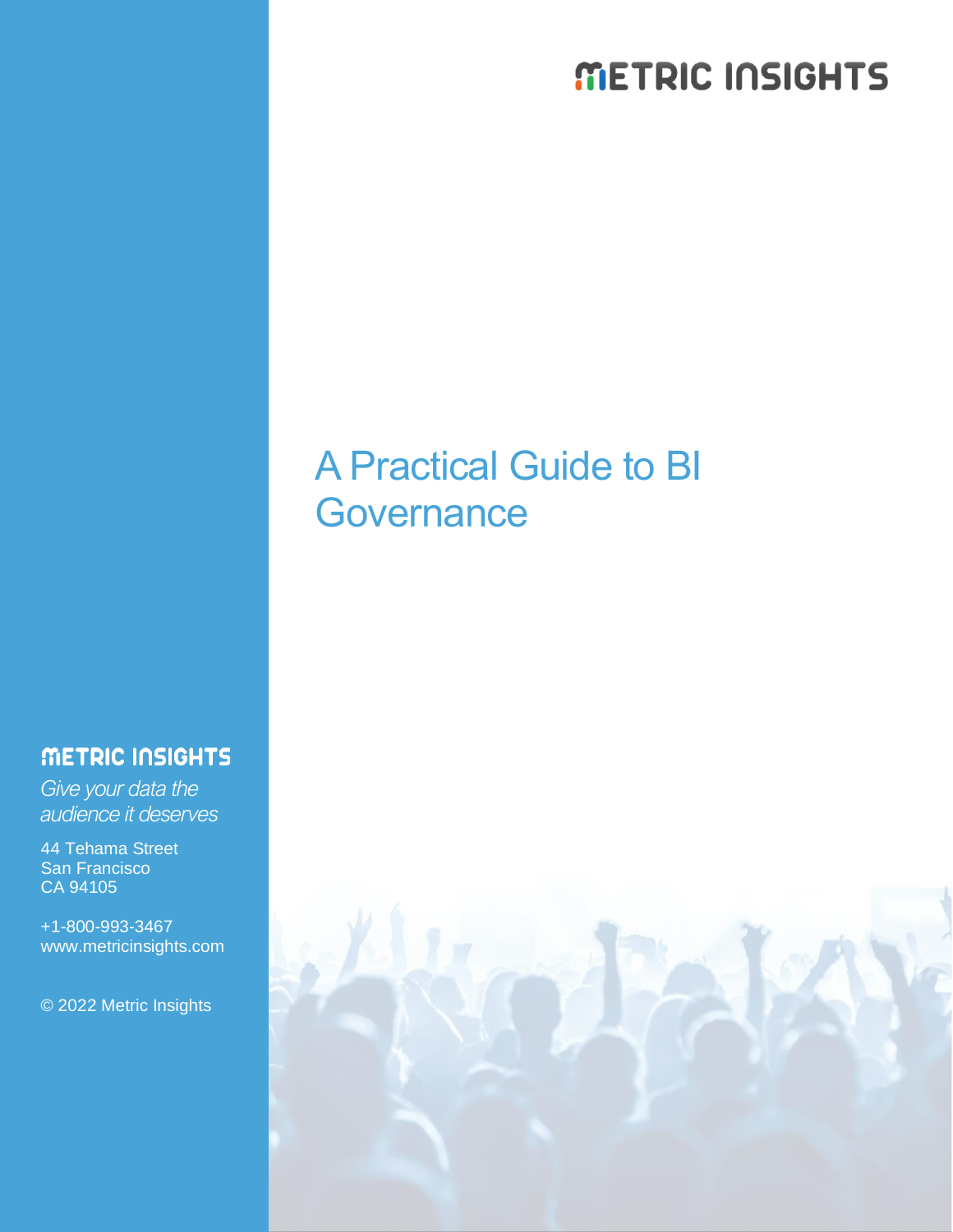# **What is BI Governance?**



DATA GOVERNANCE

**ANALYTICS GOVERNANCE** 



More often than not, when people speak of governance relating to business intelligence, they are referring to data governance. While clearly the proper governance of data is critical to the success of any business intelligence organization, focusing on data governance alone is a huge mistake. After all, business users do not consume data directly, but through reports, dashboards, and other analytics products. Any effective BI Governance initiative must therefore include both analytics and data or else it is doomed to fail.

## **3 Gears of Effective Governance**

For BI governance to function like a well-oiled machine, there are three gears that must mesh perfectly together and turn in unison:

**People** - BI Governance is a complex undertaking and it

cannot be achieved through the work of a single individual or a single persona within an organization. A cross-functional team of individuals must commit to working together to achieve effective governance.

**Process** - To enact effective governance, a process must be devised and agreed upon

by all key stakeholders. The process must provide clear measurable results that are evident to all stakeholders to justify the effort required from the team.

**Technology** - Deploying an enabling technology infrastructure is the critical final cog in the governance machine. This technology must support the agreed-upon process in a manner that makes it possible for the team to achieve the governance objectives with a minimal level of effort.



Effective BI Governance can only be achieved if the three gears of people, process, and technology fit together perfectly and turn in unison.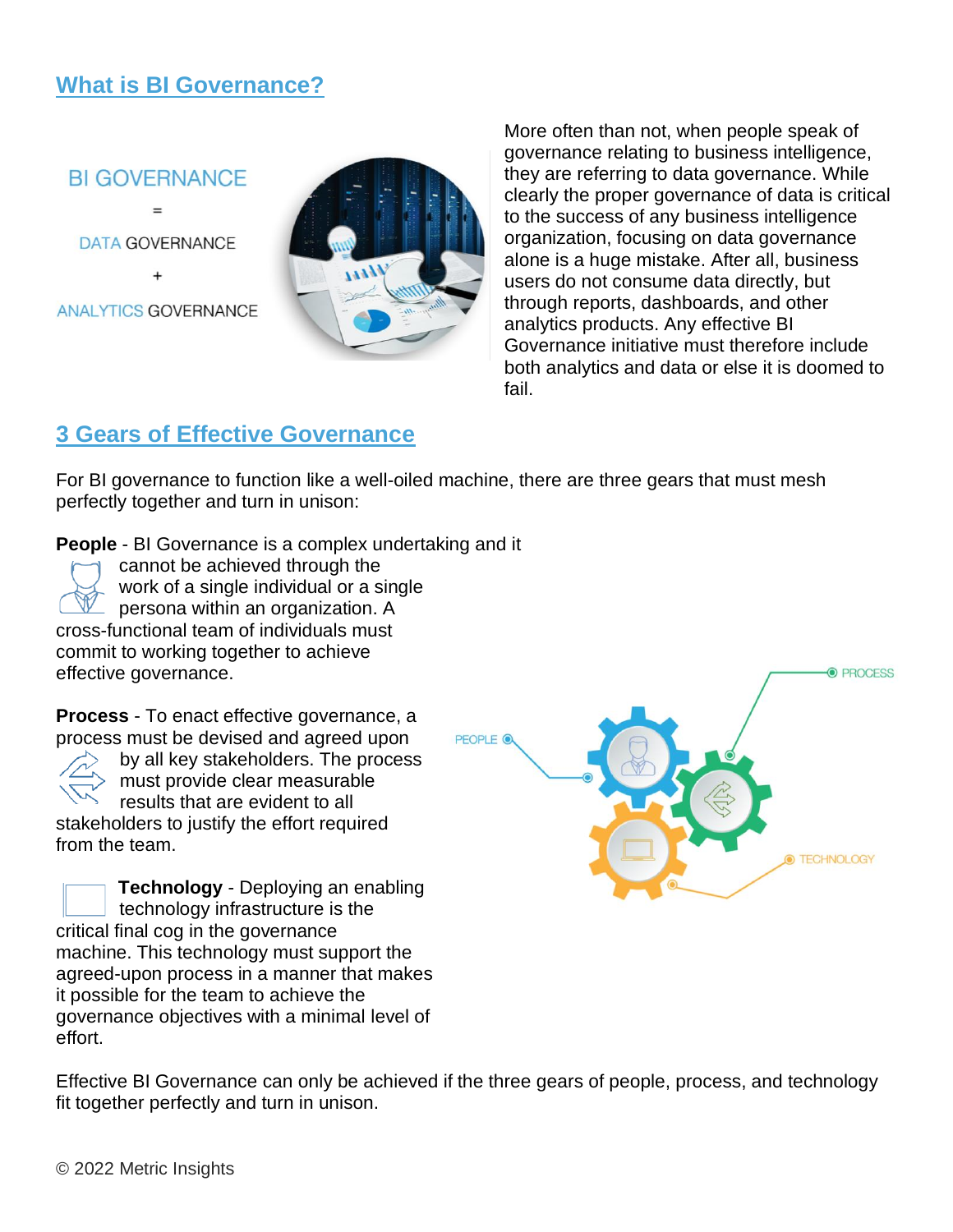# **3 Roles participating in effective BI Governance**

Effective BI governance involves three distinct roles:



The **Business Owner** is responsible for the business rule definitions that are used in a specific report or dashboard. Establishing clear business rule definitions and applying these rules consistently across visualization is critical. Unless the correct business rules are being applied in computing the numbers presented to users, it is not possible to get out of the starting gate when it comes to governance.



The **BI Analyst** is responsible for implementing the agreed-upon business rules in logic within a dashboard. This individual is accountable for translating the general business rules into logic that is encoded into the visualization that is consumed by users.



The **Data Steward** is responsible for ensuring the quality of the data. This involves both making sure that the data for a given analysis is sourced from the correct source and certifying that the necessary quality checks have been applied to the data.

To understand how these roles work together to govern BI content, consider the example of a sales operations dashboard. This dashboard measures the quota attainment of each sales rep and shows the rep the expected commission-based current attainment.



In this example, the **Business Owner** is responsible for determining the rules to compute quota attainment. This would include details relating to territory alignment as well as how commissions are calculated. In this example, a Sales Ops Director for the organization might map out these details working with the VP of Sales.

The **BI Analyst** would then implement the dashboard that conforms to these rules. The analyst would be responsible for ensuring that all charts and measures within the dashboard faithfully represent the logic that was mapped out by the Sales Ops Director.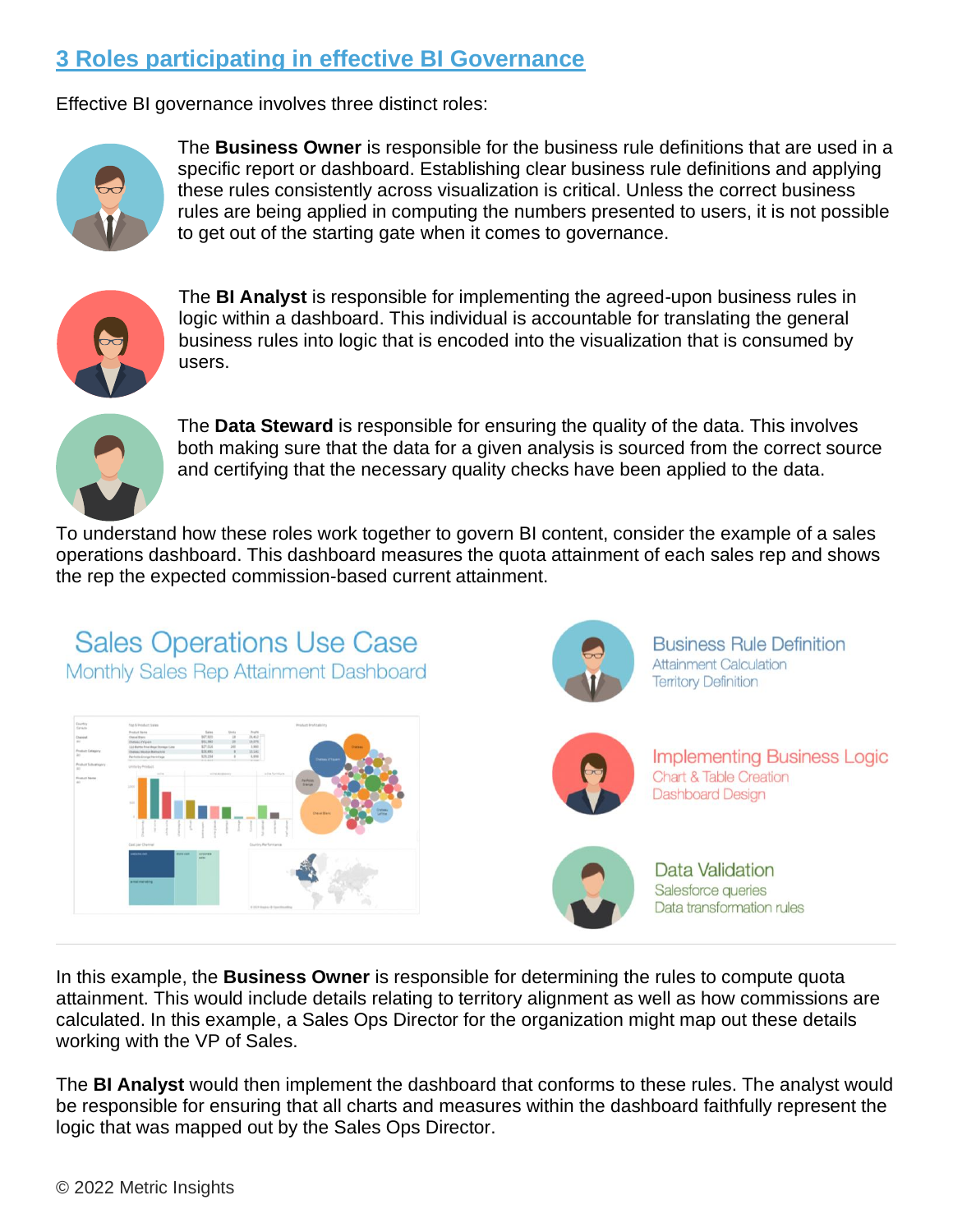The **Data Steward role** could be fulfilled by the data engineer who is responsible for loading sales data from Salesforce into the internal data warehouse that is used by the BI Analyst for reporting purposes. This data engineer would be responsible for validating that the complete Salesforce dataset has been loaded into the warehouse and that all necessary data quality checks have been implemented for business users to have high confidence in the data.

### **Right-sizing the BI Governance Process**

The most common pitfall in BI Governance is the failure to tailor the BI process to the asset that is being governed. The process that is perfectly suitable for a highly sensitive financial dashboard that is consumed by the executive team can prove onerous for an expense reimbursement dashboard. The key to achieving effective BI governance is to ensure that the appropriate process is applied to each BI Asset.

A simple process can aid in setting the right governance workflow for any BI asset:

- Classify the business impact of an issue arising in the reporting performed through the asset as either Low, Medium, or High. For example, a report that is consumed by the executive team and is used for strategic decisions would have a High business impact since an error in this reporting could have a massive negative impact on the business. A dashboard used by a network engineer to assess overall network performance would be classified as having Low business impact since there are other mechanisms present that would inform a network engineer that the network is not performing.
- Identify the audience size for the asset and categorize this audience as Small, Medium, or Large. A report that is only consumed by a small number of individuals would fall into the Small classification while one that has a broad-based audience would have Large classification.
- Once the asset has been classified, use the grid to determine which roles should be involved in the governance workflow.



With the above approach, those assets with high business impact as well as those that are consumed broadly are subjected to a rigorous review process that involves the Business Owner as well as the Data Steward. Assets with low impact and/or reach can be certified directly by the BI Analyst who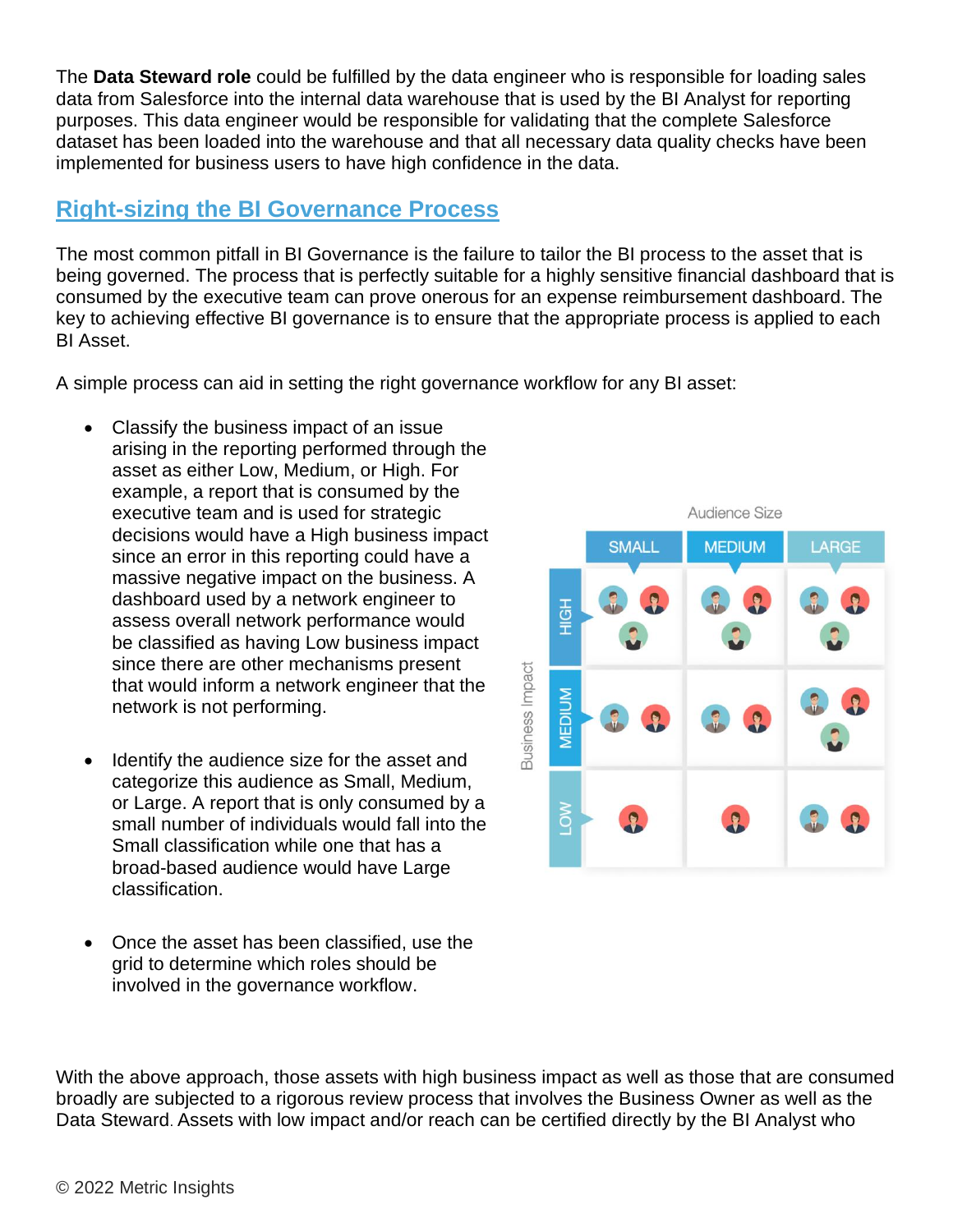deploys the report. This approach ensures that the BI governance process is "right-sized" to that asset that is being governed.

## **Certification Process by Role**

Once the appropriate roles have been identified and defined, the next step in establishing a governance framework is to map out the steps in the certification process and assign responsibilities for each step.



In the example shown above, there are 5 distinct steps in the certification process and each step is mapped differently depending on whether single-party (BI Analyst), two-party (BI Analyst + Business Owner), or three-party (Business Analyst + Business Owner + Data Steward) certification is required for the asset.

# **Establishing a recertification process**

Managing the initial certification process is only the first step for effective BI governance. It is important to also ensure that the certification status continues to be valid in the months and years following certification. For different types of content, very different steps may be required for effective certification review. In some cases, the content may need to be automatically decertified based on a calendar. In other instances, a review performed after a certain amount of elapsed time is required.



Monthly financial reporting that is subject to a rigorous closing process and sales attainment reporting that is subject to regular territory realignments are examples of reporting assets that would be subject to automated decertification and re-certification based on key calendar dates. For example, a sales attainment report may become automatically decertified at the start of each new year while the sales operation team establishes territory alignments and quota attainment rules. Once these rules are established and approved by management, sales reports are re-certified to indicate full compliance with the new policies.

# **Event-Based Recertification**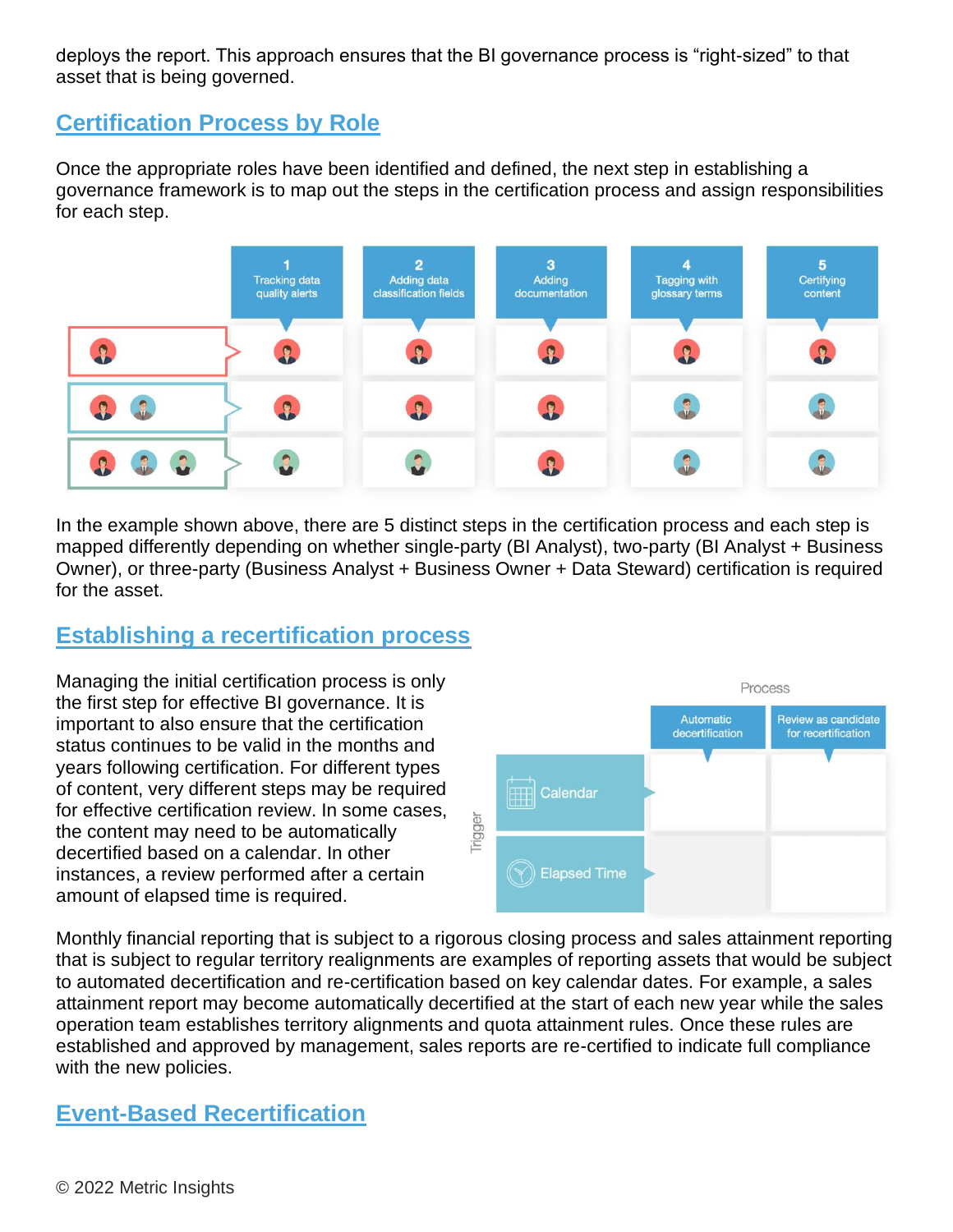To ensure that the certification status of an asset continues to be relevant, it is critical to implement a process for managing changes in an asset. Depending upon the nature of a change in an asset, a very different governance action may be required. It is therefore essential to accurately classify the level of risk associated with the change in the asset.



#### **High-Risk Changes**

Changes in the rules used to pull data into a report have a high risk of impacting the certification of the asset as these types of changes can fundamentally alter the definition of metrics included in a report. For these types of changes, it may be necessary to automatically decertify the content so that it can be thoroughly reviewed and recertified.

#### **Low-Risk Changes**

Other changes that affect the metadata surrounding a report, such as the description and tagging of content, represent a lower level of risk and therefore can be handled differently. For these types of changes, simply notifying the key stakeholders involved in the certification process through governance audit reporting may be sufficient. The stakeholder can review the change, and decertify the content only if the change is deemed material to the certification criteria for the asset.

## **Enabling BI Governance with Technology**

Technology is the final lynchpin for achieving effective BI Governance. In order to be successful, the individuals involved in governance must have tools at their disposal that allows them to adhere to the governance process with a minimal level of effort. The technology required to support this goal must span three broad areas of functionality:

#### **Portal**

A Portal is required to create a governed environment into which content can be published in a consistent fashion. The portal must allow for certification and metadata management around all enterprise analytics irrespective of which BI Tool or technology is used to generate the asset. A Portal is an essential component to BI governance as without a central publishing platform for assets, governance processes must be devised so that they can be supported in every enterprise BI environment which is an impossible undertaking given the varying capabilities of analytics tools in any large enterprise.

#### **Workflows**

Once an appropriate set of workflows have been devised and agreed upon by all stakeholders, they must be enabled via technology. Since most individuals supporting the governance effort will have many other responsibilities, effective governance necessitates that the deployed technology support workflows with minimal effort. In practice, this means that much of the automation process for